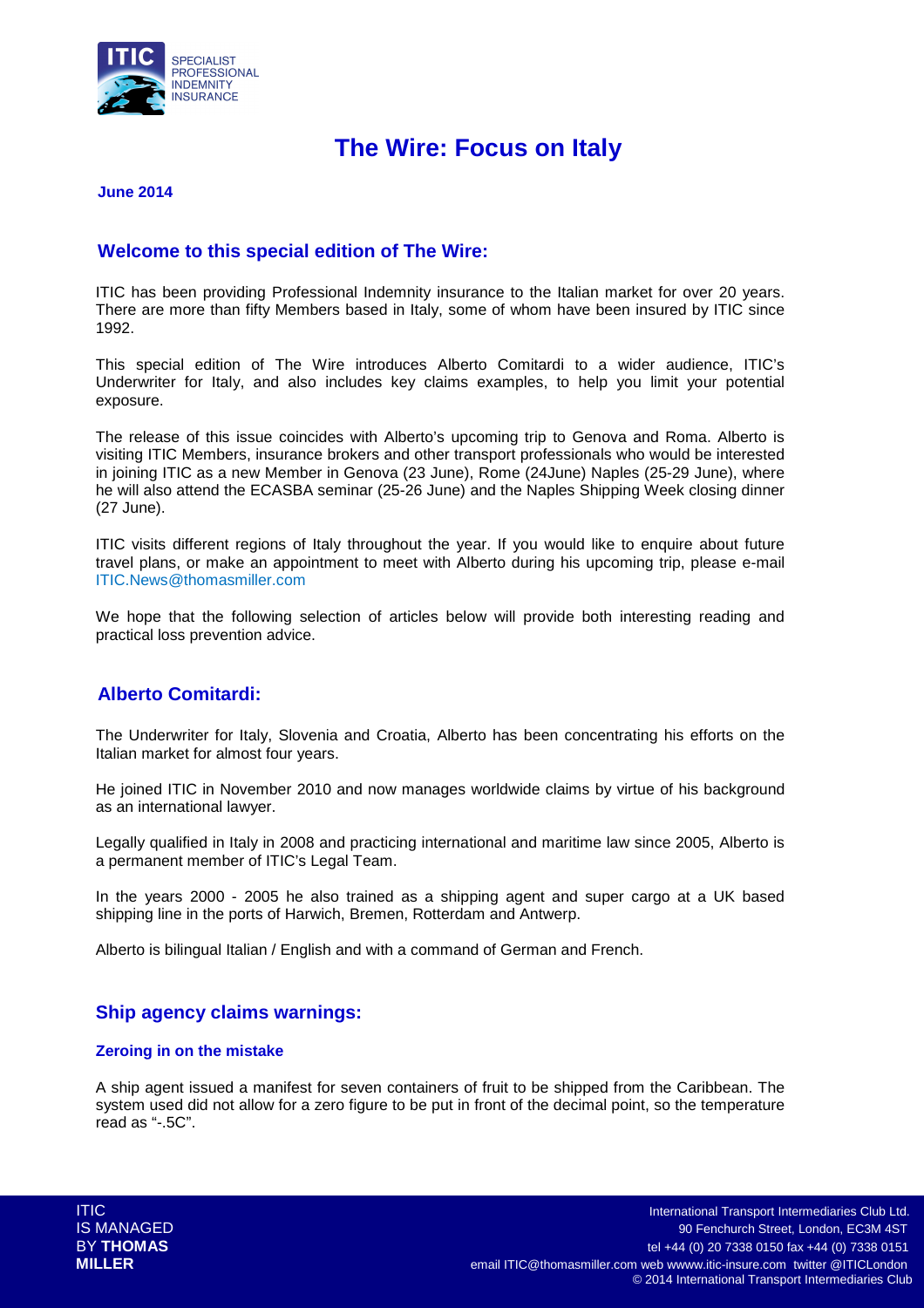

The crew misread the manifest and set the temperature of the containers at ' -5.0° C'. However, before sailing the Master queried the figure with port agent, as he was concerned that the fruit was being carried at -5.0° C. The agent confirmed that the manifest was correct, misreading his own entry to the manifest.

#### **The fruit arrived damaged at the discharge port. The shipowner made a claim on the port agent of USD 360,000, which was paid by ITIC.**

#### **Not Following Instructions Correctly Results in Cold Spin**

Six containers loaded with washing machines were destined for a Venezuelan port via a transhipment port in the same country. The ship agent at the load port incorrectly stated in the cargo manifest that the transhipment port was the final destination. Normally such errors are easily corrected at minimum cost, but this particular error was to prove disastrous, as the destination port was a free port, whereas the transhipment port was not.

The Venezuelan customs authorities seized the cargo and demanded that customs duties were paid; otherwise the cargo would be assigned to the government. ITIC appointed lawyers to negotiate with the authorities in order to release the cargo and send it to its final, and correct, destination. However, it took several months for the cargo to be released, resulting in substantial costs for storage, container demurrage, customs fines and transportation costs. These costs totalled USD 85,500, which the agent had to pay in order to get the cargo released.

**Ship agents should bear in mind that customs authorities in many countries are a source of revenue to the government and minor errors which can be easily resolved often result in cargo seizure and fines.** 

# **Shipbroking claims warning:**

#### **Shipbroker gets lost commission**

A shipbroker fixed a ship on time charter from owners to charterers and then a voyage charter from the time charters to voyager charterers.

The voyage charterers narrowed laycan to 12th July - 22nd July. At the time of fixing, the ship was discharging, with an expected departure on 17th – 18th June and then ballast to make delivery well within the agreed laycan.

The discharge of the ship was unfortunately delayed and on 18th June, while lifting a bulldozer from one of the holds to shore, an accident took place and the bulldozer was dropped on to the tanktop of the hold from 11m height. As a result the ship had to have the fuel oil tank under the hold pumped empty prior to any hot work, which was required. The ship was delayed more than one month and the voyage charterers cancelled the charterparty. The time charterparty was also cancelled.

**As a result, the shipbroker had lost commission on both charters. However, they had purchased full loss of commission insurance and were able to recover the lost commissions under their policy with ITIC.** 

# **Marine Surveying claims warning:**

**Ensure you incorporate your standard terms and conditions**